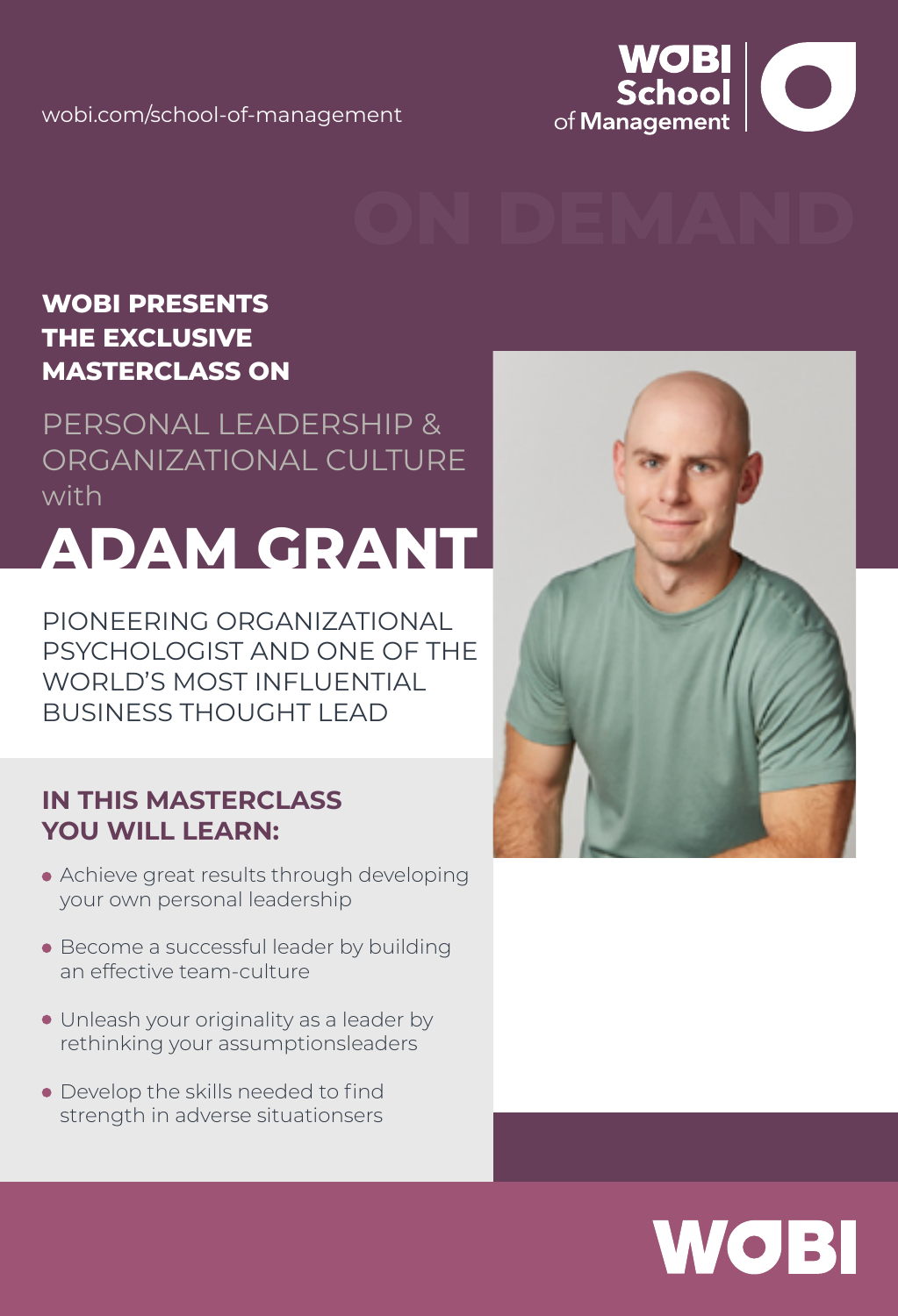

# **ABOUT ADAM GRANT**

Pioneering organizational psychologist and one of the world's most influential business thought leaders

> An organizational psychologist and Wharton's top-rated professor, **Adam Grant** is a deeply original thinker and one of today's most influential business advisors. Researching motivation and meaningful work, he has constructed pioneering studies on workplace dynamics, formulating unique ideas that are backed by data-driven management science and case studies.

> **Grant'**s insights have been developed into a quartet of blockbuster books: *Give and Take, Originals, Option B and Power Moves*. His latest book, *THINK AGAIN: The Power of Knowing What You Don't Know*, will be released in February 2021. His highly-rational approach is valued by organizations who want help figuring out whom to hire, how to keep employees motivated, and how to build a healthy workplace culture.

> He has worked with some of the world's top organizations, including Google, the NBA, the Gates Foundation, Disney Pixar, and the World Economic Forum, where he has been honored as a Young Global Leader.

*Highly successful people have three things in common: motivation, ability, and opportunity* 

**Adam Grant**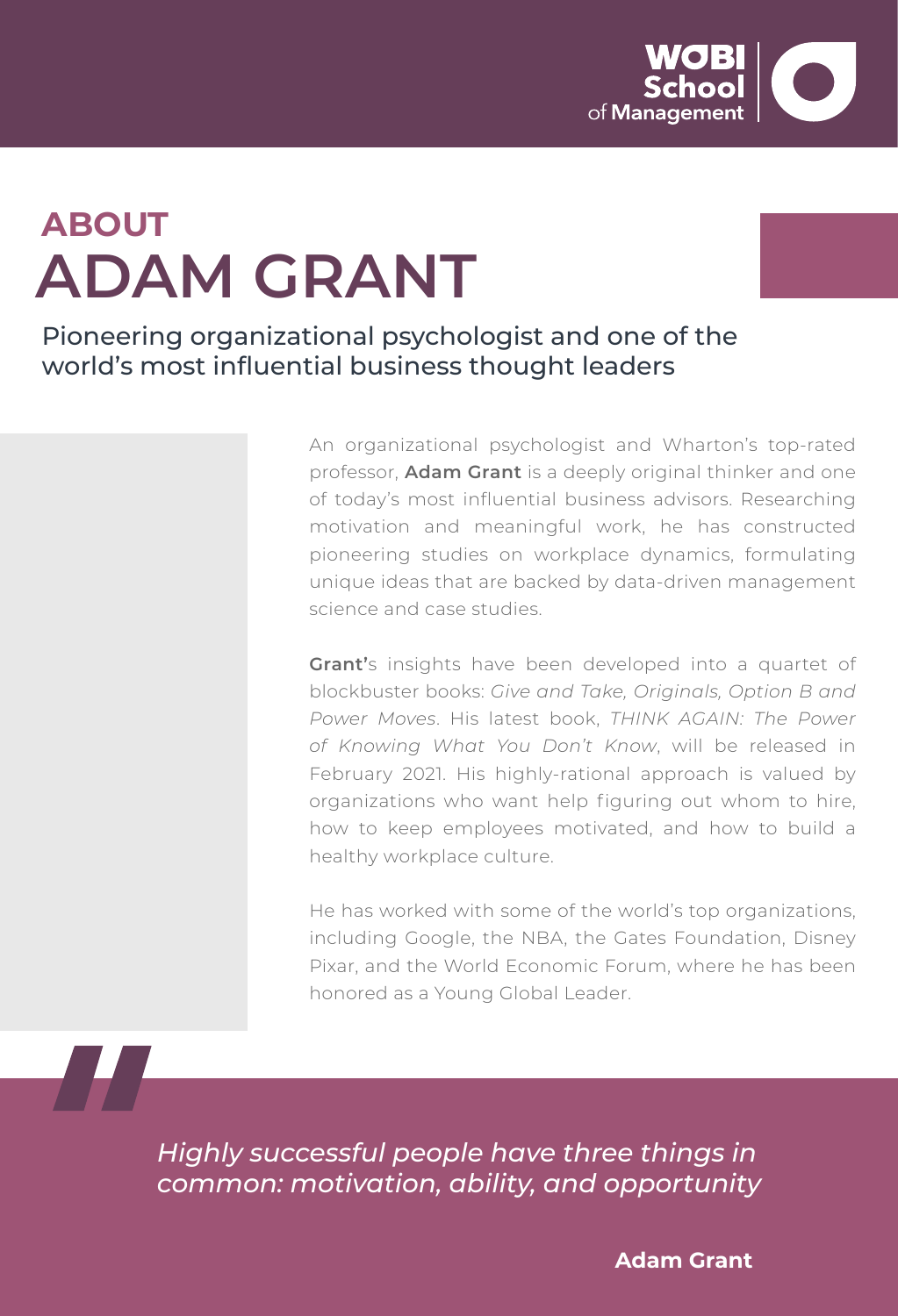

# **MASTERCLASS SESSIONS**

**SESSION 1**

1 hour

#### **BUILDING A CULTURE FOR HIGH PERFORMANCE**

- Why the highest-performing organizations are the ones that  $\bullet$ embrace an ethos of knowledge sharing, helping, and mentoring
- How to improve practices around selection and hiring, recognition and rewards, and collaboration and coordination
- Why success is increasingly dependent on how we interact with others

#### **SESSION 2**

1 hour

### **UNLEASHING ORIGINAL THINKING**

- How to build cultures that welcome diverse perspectives and  $\bullet$ honest feedback
- What it takes to champion new ideas and fight groupthink  $\bullet$
- Steps leaders can take to build cultures that welcome dissent

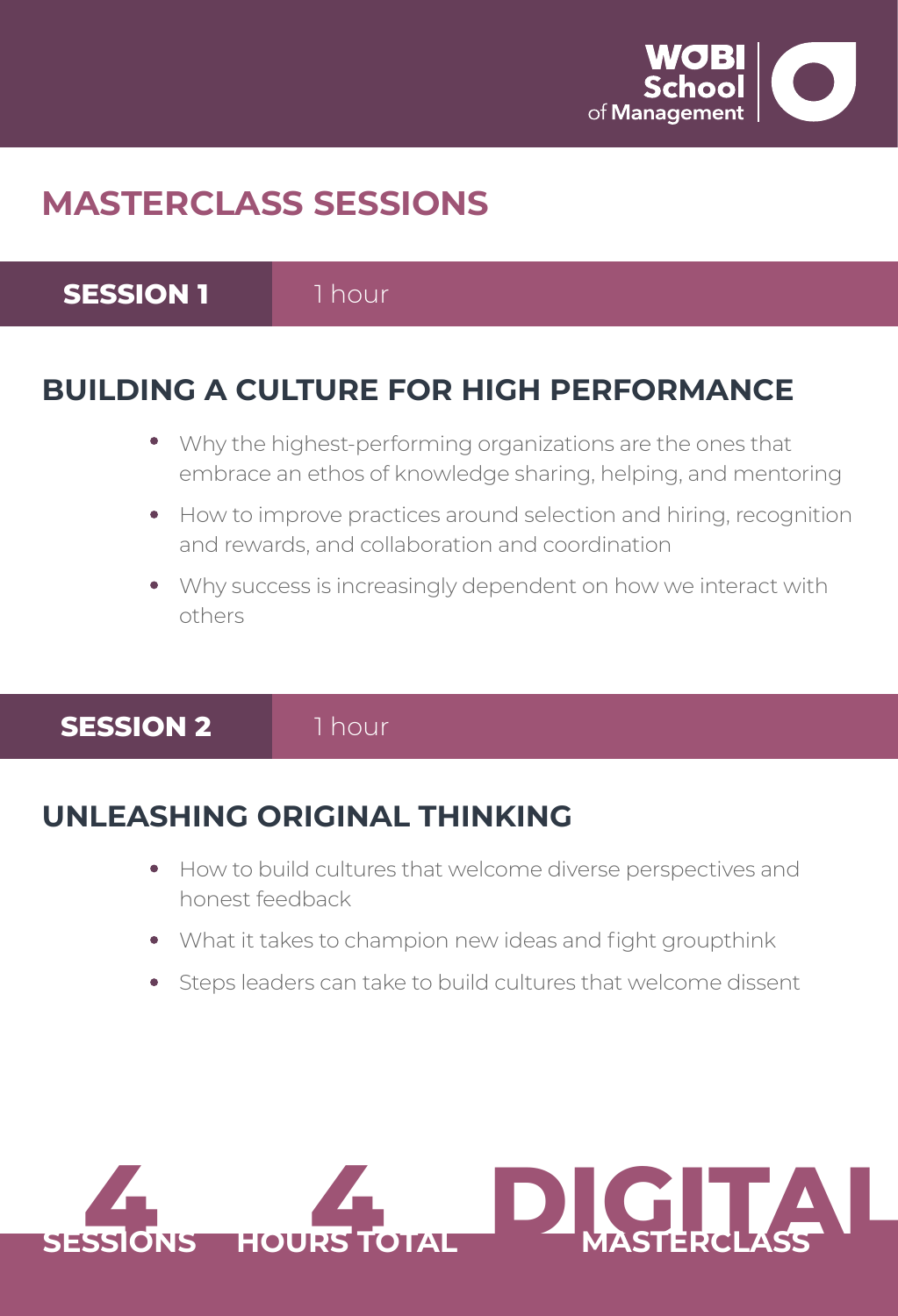

# **MASTERCLASS SESSIONS**

**SESSION 3**

1 hour

#### **THINK AGAIN: COGNITIVE SKILLS FOR A RAPIDLY CHANGING WORLD**

- Why the skills that make us good at thinking and learning can make us worse at rethinking and unlearningg
- How we can update our own opinions and help open other people's minds
- Steps to building a learning organization that prizes mental flexibility, humility, and curiosity

**SESSION 4**

1 hour

#### **BUILDING RESILIENCE IN OUR TEAMS AND OURSELVES**

- Developing the skills needed to respond to and find strength in adversity
- How to reimagine and rebuild when your first choice is no longer on the table

Practical tips for creating resilient workplaces